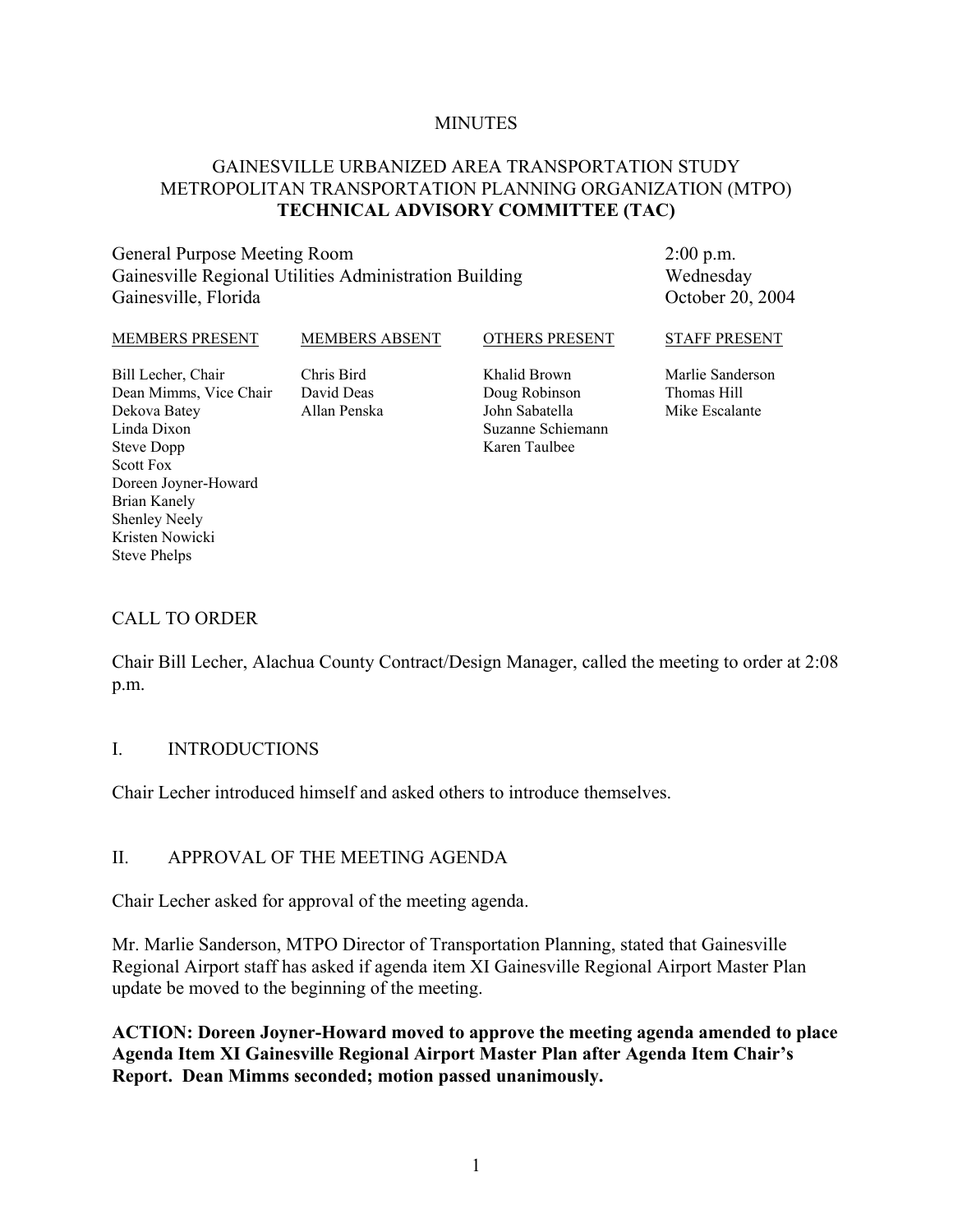# III. APPROVAL OF COMMITTEE MINUTES

Chair Lecher asked for approval of the August 18, 2004 TAC meeting minutes.

## **ACTION: Dean Mimms moved to approve the August 18, 2004 TAC meeting minutes. Doreen Joyner-Howard seconded; motion passed unanimously.**

## IV. CHAIRMAN'S REPORT

Mr. Sanderson announced that the next MTPO meeting is scheduled for November 4 at 1:30 p.m. in the Jack Durrance Auditorium. He noted that the December MTPO meeting has been rescheduled to December 9. He said that the next TAC meeting is scheduled for December 1.

Mr. Mike Escalante, MTPO Principal Planner, discussed scheduling the TAC Level of Service Subcommittee meeting.

# XI. GAINESVILLE REGIONAL AIRPORT MASTER PLAN

Mr. Sanderson stated that the Gainesville Regional Airport Master Plan is currently being updated and will be presented to the MTPO and its Advisory Committees next spring. He reported that Mr. Rick Crider, Gainesville Regional Airport Director , has asked MTPO staff to find out if the MTPO and its Advisory Committees would like a presentation concerning the information that has been developed so far.

Ms. Suzanne Schiemann, Gainesville Regional Airport Administration & Communications Manager, discussed the Gainesville Regional Airport Master Plan update and answered questions.

# **ACTION: Dean Mimms moved to request a presentation concerning the information that has been developed so far for the Gainesville Regional Airport Master Plan. Steve Dopp seconded; motion passed unanimously.**

# V. LANDSCAPING PLANS- STATE ROAD 26A

Mr. Sanderson stated that that the Florida Department of Transportation (FDOT) is requesting comments and approval of the State Road 26A Landscaping Plans.

Mr. Fred Wright, FDOT Consultant Project Manager, discussed the State Road 26A Landscaping Plans and answered questions.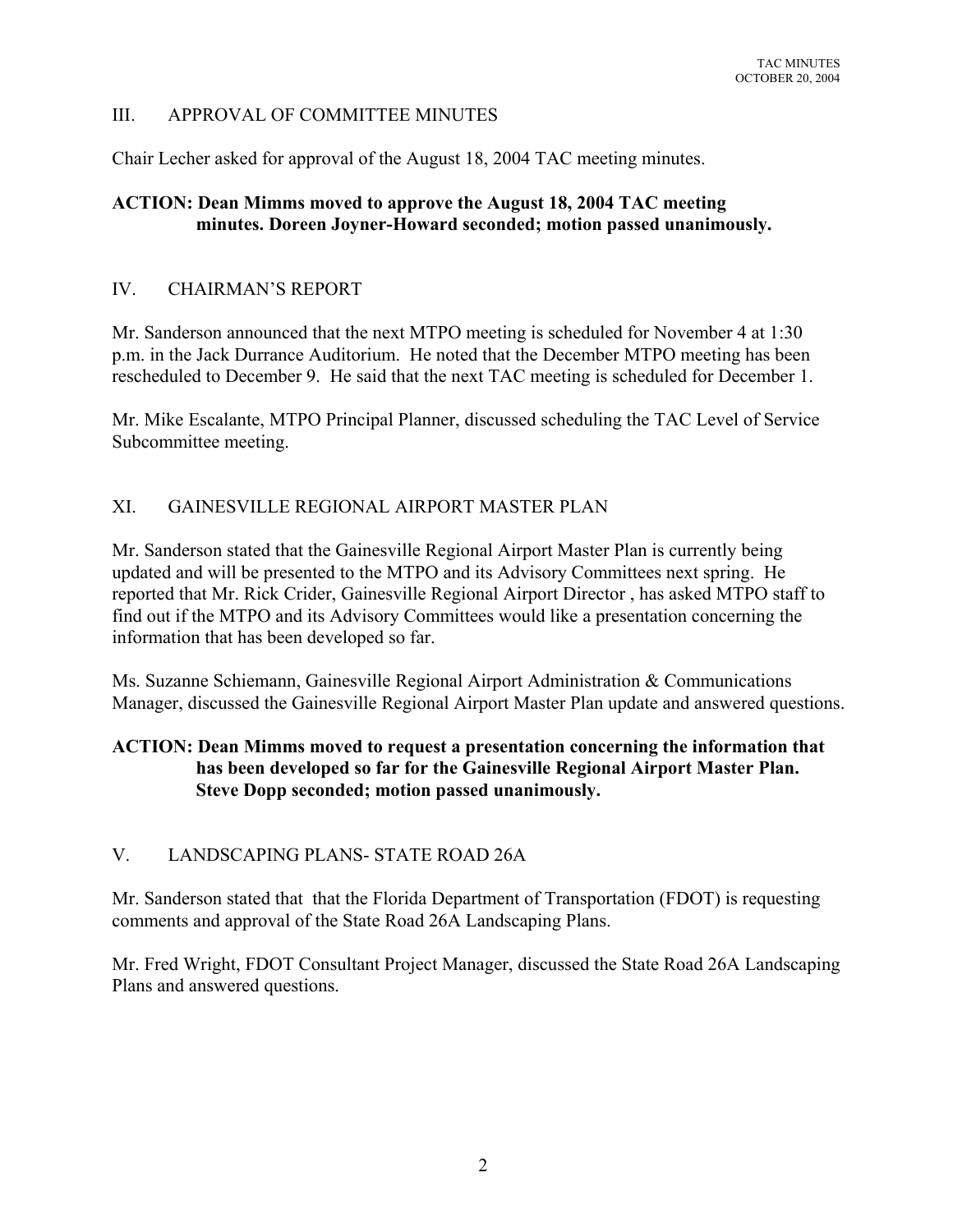#### **ACTION: Linda Dixon moved to recommend that the MTPO:**

- **1. approve FDOT's State Road 26A Landscaping Plans with changes to align the south sidewalks of NW 21st Terrace with the two intersection corners as shown in Exhibit 1 and with corresponding modifications to the landscape plans; and**
- **2. authorize its Chair to send a letter to the FDOT District 2 Secretary thanking the District for funding the SR 26/26A gateway pond.**

#### **Dean Mimms seconded; motion passed unanimously.**

# VI. ARCHER ROAD/S. 16TH AVENUE CHARRETTE-LIST OF PRIORITY PROJECTS

Mr. Sanderson stated that the MTPO at its meeting on July 15, discussed the Archer Road/S. 16<sup>th</sup> Avenue Charrette. He said that during this discussion, the MTPO approved a motion to:

- 1. ask FDOT to fund (or conduct an in-house study), in the first year of FDOT's Work Program, the State Roads 24/226 Intersection Realignment Study and authorize the MTPO Chair to send a letter to FDOT making this request; and
- 2. include an intersection study of US 441 and Archer Road without the sliplane in the "Now" section of the Charrette implementation plan.

He added that FDOT has asked that the MTPO revise its *List of Priority Projects* to include the requested intersection realignment study at Archer Road and S. 16<sup>th</sup> Avenue. He noted that City of Gainesville Public Works Department staff has commented on the needs of funding the signal system in order to manage congestion in the urban area.

Ms. Doreen Joyner-Howard, FDOT Transportation Specialist, discussed the Archer Road/S. 16<sup>th</sup> Avenue Charrette- List of Priority Projects and answered questions.

## **ACTION: Brian Kanely moved to recommend that the MTPO amend the traffic operations priorities in Table 6 (see Exhibit 1) in this year's List of Priority Projects as follows:**

- **1. to insert as priority number three, the MTPO's July 15 request that the Florida Department of Transportation (FDOT) fund (or conduct an inhouse study) in the first year of FDOT's Work Program, the proposed State Roads 24/226 Intersection/Relocation Study and of other impacted intersections; and**
- **2. to insert, as priority number four, the proposed State Road 24/US 441 Slip Lane Study.**

**Dean Mimms seconded; motion passed unanimously.**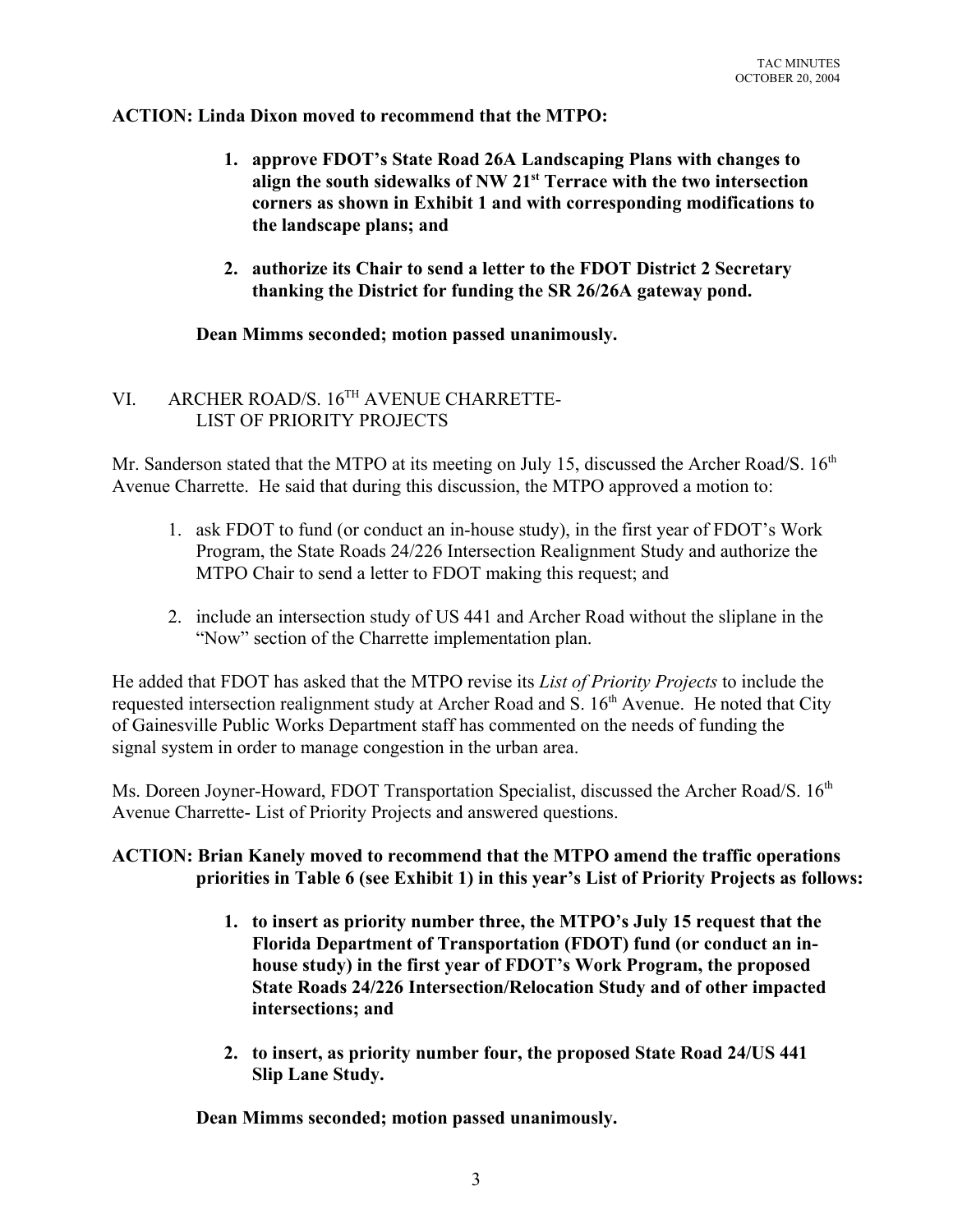### VII. STATE ROAD (SR) 24 REDESIGNATION

Mr. Sanderson stated that City of Gainesville staff has requested an update on the status of the SR 24 redesignation.

Ms. Joyner-Howard discussed the status of the SR 24 redesignation and answered questions.

Mr. Sanderson stated that he would research the MTPO's redesignation request and report back to the committee at its next meeting.

## VIII. UNIVERSITY AREA "NO TURN ON RED" SIGNS

Mr. Sanderson stated that the TAC, at its August 18 meeting, discussed the "No Turn On Red" signage that have been recently installed as part of the traffic signal update projects adjacent to the University of Florida. He said that the TAC recommended that the "No Turn On Red" signs be replaced by signs that read "Turning Traffic Must Yield to Pedestrians." He reported that the Citizens Advisory Committee recommended that the "No Turn On Red" signs be replaced by a variable message sign. He noted that FDOT staff said that any sign changes need to be approved by FDOT and that the City would have to pay for the change.

Ms. Doreen Joyner-Howard, FDOT Transportation Specialist, reported that the mast arms would support the variable message sign and that the FDOT would fund the purchase of the signs, but that the City would have to install and maintain the signs.

# **ACTION: Brian Kanely moved to recommend that the MTPO approve the use of a lighted "No Turn On Red" variable message sign that would come on during the hours when there is considerable pedestrian activity, with the understanding that FDOT would fund the purchase of the signs and the City would have to install and maintain the signs. Kristen Nowicki seconded; motion passed unanimously.**

Mr. Sanderson asked if Agenda Item XI could be discussed next.

Chair Lecher stated that Agenda Item XI would be discussed next.

# XI. SW 2<sup>ND</sup> AVENUE BIKELANES

Mr. Sanderson stated that MTPO staff has received an email regarding bicycle safety concerns on the SW Avenue bikelanes between SW 13<sup>th</sup> Street and Main Street. He reported the Bicycle/ Pedestrian Advisory Board recommendations.

#### **It was a consensus of the TAC to defer this agenda item until its next meeting.**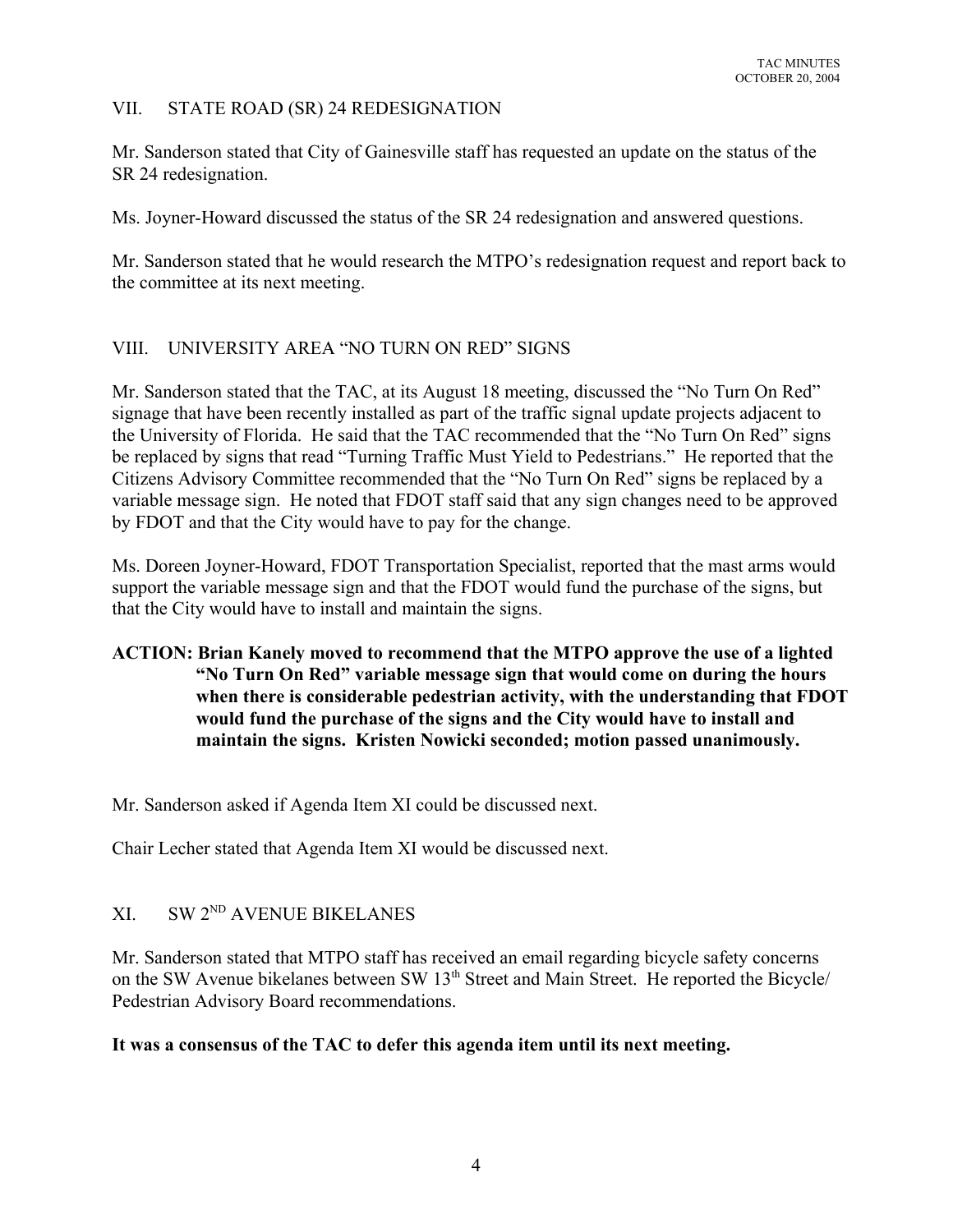#### X. YEAR 2025 TRANSPORTATION PLAN UPDATE-EVALUATION FACTORS

Mr. Sanderson stated that the consultant for the Year 2025 Transportation Plan Update has requested that the committee members complete the evaluation factor forms.

Committee members completed the forms and gave them to MTPO staff.

# XI. INFORMATION ITEMS

Mr. Dekova Batey, City of Gainesville Bicycle/Pedestrian Program Assistant, announced the Kermit Sigmon Trail dedication and invited TAC members to attend.

 $\mathcal{L}_\text{max}$  , and the contribution of the contribution of the contribution of the contribution of the contribution of the contribution of the contribution of the contribution of the contribution of the contribution of t

## ADJOURNMENT

The meeting was adjourned at 3:37 p.m.

Date Bill Lecher, Chair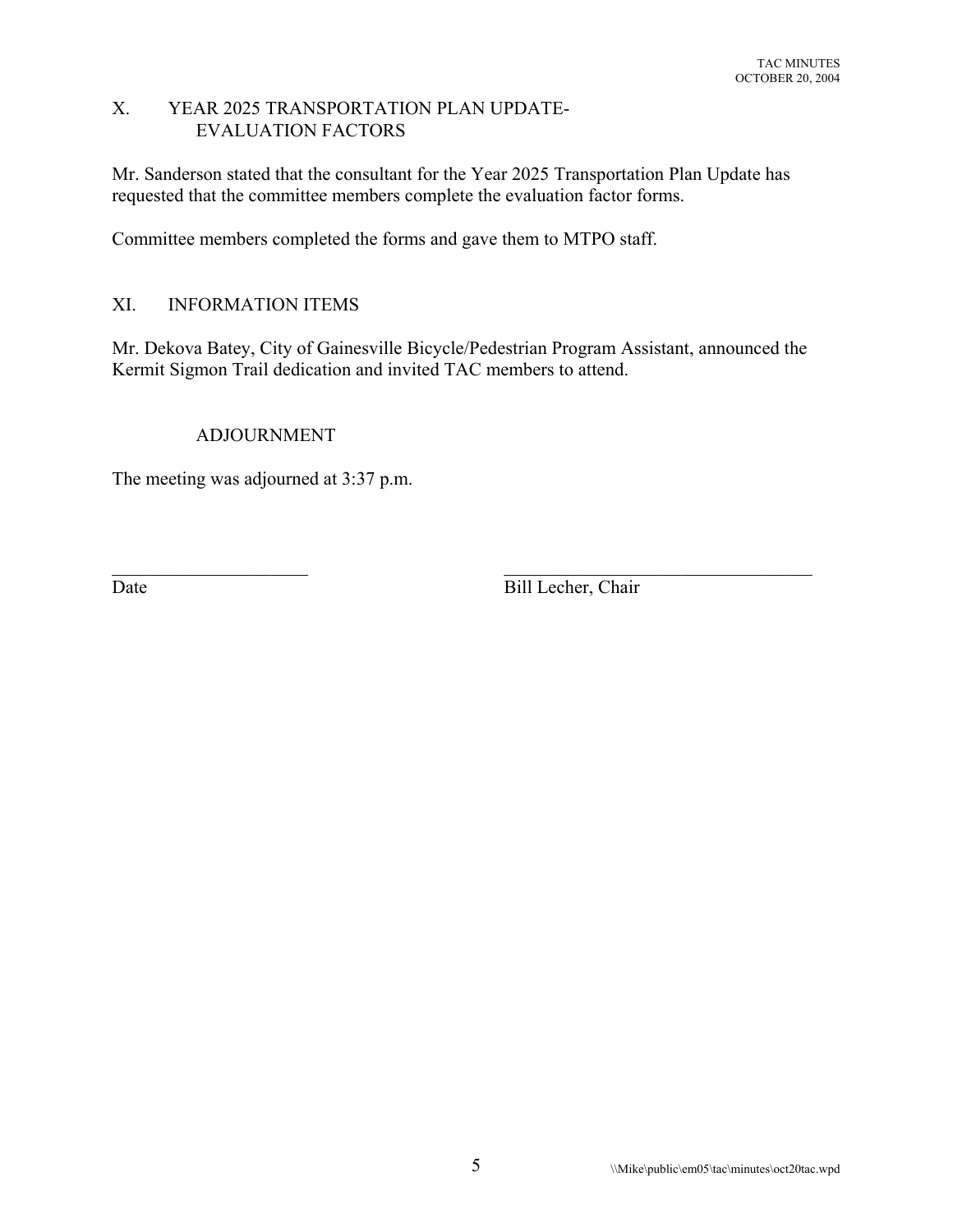#### **EXHIBIT 1**

#### **TABLE 6**

# **FISCAL YEARS 2005/2006 - 2009/2010 TRAFFIC OPERATIONS PRIORITIES (within the Gainesville Metropolitan Area)**

(Note: Projects in italic text are partially funded, as identified in the Transportation Improvement Program.)

| <b>NUMBER</b>                                       | <b>PROJECT</b>             | <b>LOCATION</b>                                                 | <b>DESCRIPTION</b>                                                                                                                               |
|-----------------------------------------------------|----------------------------|-----------------------------------------------------------------|--------------------------------------------------------------------------------------------------------------------------------------------------|
| $\mathcal{I}$<br>Partially<br><b>Funded</b>         | Traffic Signal System      | Systemwide                                                      | Implement Gainesville traffic signal<br>master plan                                                                                              |
| $\overline{2}$<br><b>Partially</b><br><b>Funded</b> | Traffic Signal System      | Systemwide                                                      | Implement annual corridor signal<br>retiming study                                                                                               |
| $\mathfrak{Z}$                                      | Archer Road                | AT: SW 16th Avenue                                              | Conduct the State Roads 24/226<br>Intersection/Relocation and Other<br><b>Impacted Intersections Study in first</b><br>year of FDOT Work Program |
| $\overline{4}$                                      | Archer Road                | AT: SW 13th Street                                              | Conduct an intersection study without<br>the sliplane                                                                                            |
| 5                                                   | Main Street                | FM: NW 8 <sup>th</sup> Avenue<br>TO: NW 16 <sup>th</sup> Avenue | Corridor capacity enhancement<br>strategies-consistent with the Alachua<br>County North Main Street three-lane<br>reconstruction design plans    |
|                                                     |                            | AT: $NW 10th$ Avenue                                            | Reconstruct traffic signals with MTPO-<br>approved mast-armed design                                                                             |
|                                                     | $N 16th$ Avenue            | AT: Main Street                                                 | Reconstruct intersection and install<br>MTPO-approved mast-arm design<br>traffic signals                                                         |
| 6                                                   | NE 16 <sup>th</sup> Avenue | FM: Main Street<br>TO: NE 2 <sup>nd</sup> Street                | Install continuous left turnlane                                                                                                                 |
| $\overline{7}$                                      | NW 55 <sup>th</sup> Street | AT: NW 23rd Avenue                                              | Add northbound right turnlane                                                                                                                    |
| 8                                                   | $S$ $2nd$ Avenue           | FM: SW 13 <sup>th</sup> Street<br>TO: SE 7 <sup>th</sup> Street | Add medians; traffic signal upgrade;<br>and restripe with onstreet parking and<br>bikelanes                                                      |
| 9                                                   | E University Avenue        | FM: Downtown Library<br>TO: E 9 <sup>th</sup> Street            | Pedestrian refuge islands                                                                                                                        |